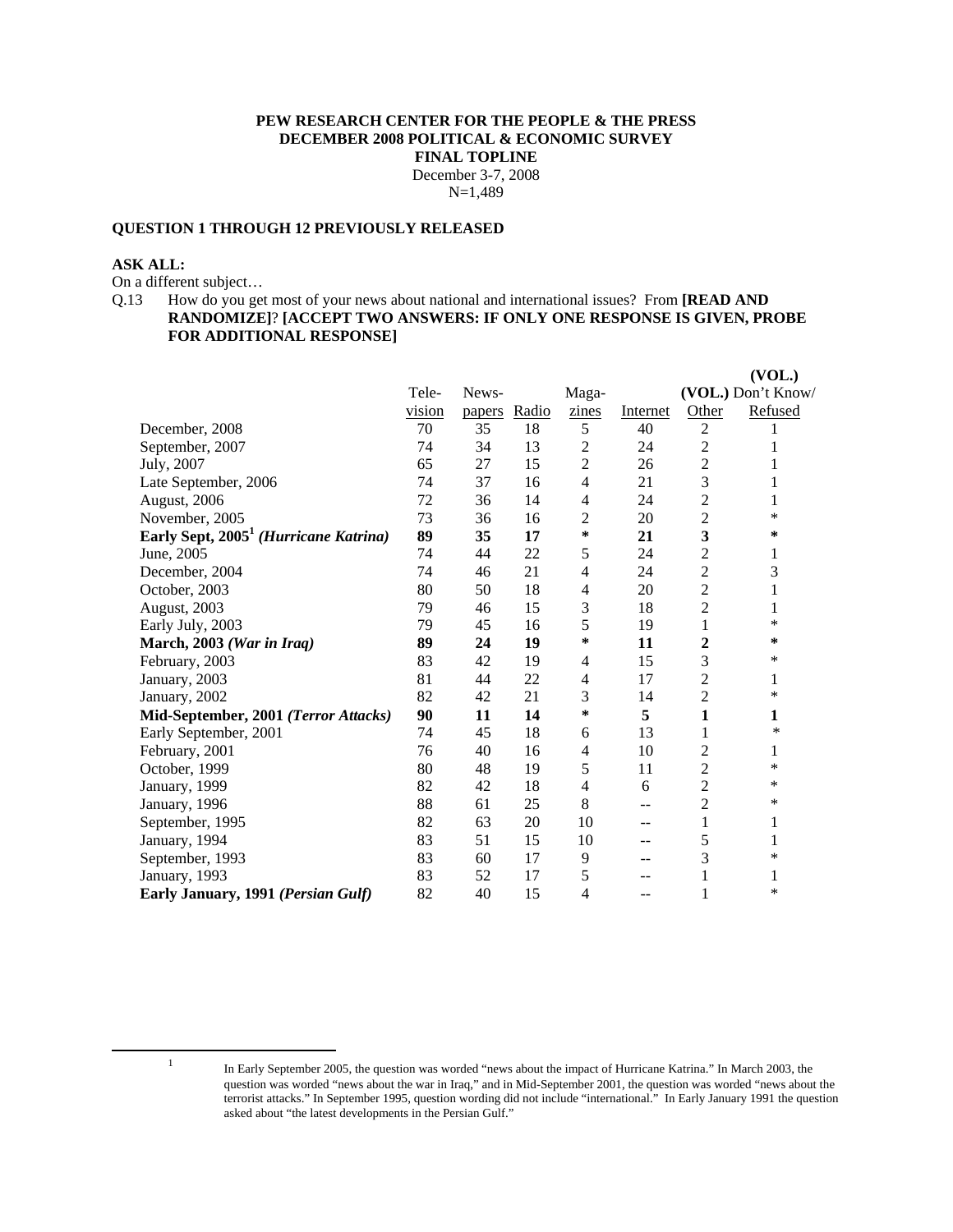# **IF '1' TELEVISION AS EITHER 1ST OR 2ND RESPONSE IN Q.13 ASK:**

Q.14 On television, do you get most of your news about national and international issues from **[READ, RANDOMIZE ITEMS 2 THRU 4 AND 5 THRU 7 SEPARATELY, AND RANDOMIZE SETS OF ITEMS (LOCAL; NETWORK; CABLE). ACCEPT MULTIPLE ANSWERS BUT DO NOT PROBE FOR ADDITIONAL]** 

|    | <b>Hurricane</b>                 |      |      |      |            |          |                   |    |           |     |                |     |
|----|----------------------------------|------|------|------|------------|----------|-------------------|----|-----------|-----|----------------|-----|
|    | <b>Katrina</b>                   |      |      |      |            |          |                   |    |           |     |                |     |
|    |                                  |      |      |      |            | Early    |                   |    |           |     | Early          |     |
|    | <b>BASED ON TOTAL [N=1,489]:</b> | Sept | July | Aug  | <b>Nov</b> |          | Sept June Dec Oct |    |           | Aug | July           | Jan |
|    |                                  | 2007 | 2007 | 2006 | 2005       | $2005^2$ | 2005              |    | 2004 2003 |     | 2003 2003 2002 |     |
| 15 | Local news programming           | 18   | 12   | 13   | 16         | 19       | 13                | 15 | 17        | 17  | 17             | 16  |
| 12 | <b>ABC</b> Network news          | 11   | 10   | 10   | 14         | 14       | 12                | 11 | 12        | 12  | 12             | 11  |
| 9  | CBS Network news                 | 8    |      | 9    | 12         | 8        | 9                 | 9  | 8         | 10  | 11             | 11  |
| 10 | <b>NBC</b> Network news          | 13   | 11   | 12   | 15         | 12       | 12                | 14 | 13        | 15  | 14             | 15  |
| 23 | CNN Cable news                   | 22   | 16   | 24   | 24         | 31       | 18                | 20 | 20        | 26  | 27             | 28  |
| 8  | <b>MSNBC Cable news</b>          | 7    | 5    | 6    | 8          | 9        | 5                 | 6  | 6         |     | 9              | 8   |
| 17 | The Fox News Cable Channel       | 16   | 17   | 20   | 22         | 22       | 16                | 19 | 17        | 18  | 22             | 16  |
| 4  | Other (VOL.)                     | 3    | 2    | 6    | 5          | 3        | 2                 | 3  | --        | 3   | 3              | 4   |
|    | Don't know/Refused (VOL.)        | 2    |      |      | 3          | 3        |                   |    |           |     |                | ∍   |

### **QUESTION 15 PREVIOUSLY RELEASED**

## **QUESTIONS 16 AND 17 HELD FOR FUTURE RELEASE**

#### **NO QUESTION 18**

### **QUESTIONS 19 THROUGH END PREVIOUSLY RELEASED**

<sup>&</sup>lt;sup>2</sup> In Early September 2005, the question was worded: "Have you been getting most of your news about the disaster from ..."